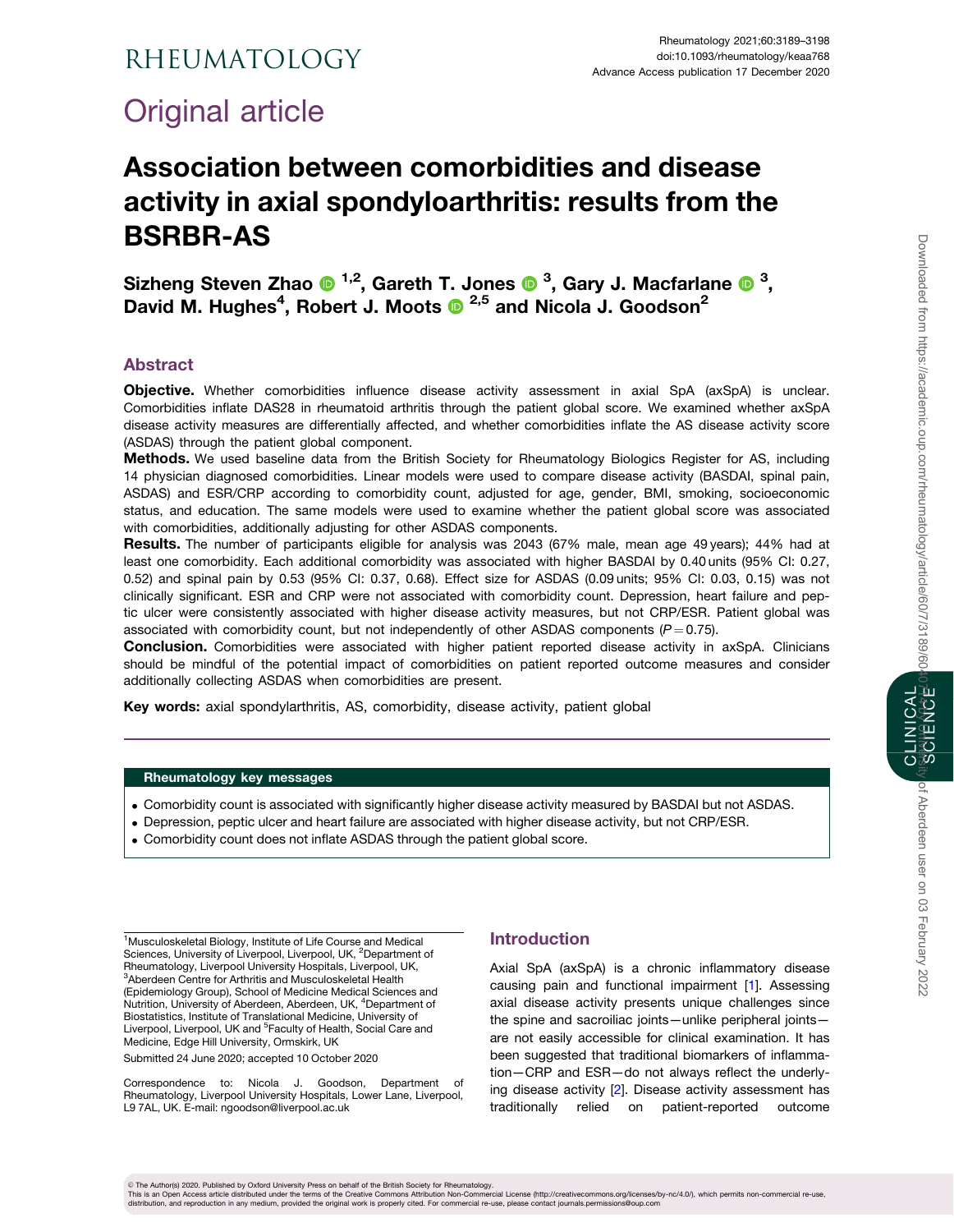<span id="page-1-0"></span>measures (PROMs); for example, eligibility to commence and continue biologics is defined using thresholds of BASDAI and spinal pain in the UK [\[3\]](#page-8-0).

PROMs are important but subjective. Studies have shown that patient perspectives are closely associated with function and fatigue, whereas physician assessments of disease activity are more associated with metrology and CRP [\[4\]](#page-8-0). The former may not be specific to axSpA disease activity; for example, cardiorespiratory diseases can significantly reduce function [[5](#page-8-0), [6](#page-8-0)], while concurrent depression and fibromyalgia will influence fatigue [\[7\]](#page-8-0).

ASDAS was developed to address some of these concerns [\[8](#page-8-0), [9\]](#page-8-0). ASDAS combines three questions from BASDAI (stiffness, back and peripheral symptoms) with CRP/ESR and the patient global score, analogous to the DAS28 for RA. Unlike BASDAI, it has been shown to as-sociate with radiographic progression [[10\]](#page-8-0). However, whether ASDAS is robust to the influence of comorbidities compared with patient-reported disease activity has not been examined. In RA, comorbidity count inflates DAS28 through the patient global score, independently of swollen/tender joints and inflammatory markers [[11](#page-8-0)]. It is unknown whether the same vulnerability exists for ASDAS. Understanding whether and how comorbidities influence assessment of disease activity is crucial given their high prevalence [[12,](#page-8-0) [13\]](#page-8-0).

The aims of this study were to (i) compare whether measures of disease activity (BASDAI, spinal pain, ASDAS) and inflammation (CRP/ESR) are differentially influenced by comorbidities, (ii) replicate these comparisons for other important measures of disease severity (fatigue, function and quality of life), and (iii) examine whether the patient global component of ASDAS is influenced by comorbidities independent of the other components.

#### **Methods**

The British Society for Rheumatology Biologics Register for AS (BSRBR-AS) is a UK-wide prospective cohort study of biologics-naïve patients fulfilling the ASAS criteria for axial SpA. Patients were recruited between December 2012 and December 2017 into two groups: a 'biologic' group [those starting biologic DMARDs (bDMARDs)] and a 'non-biologic' group (those not). The study protocol [[14](#page-8-0)] and cohort characteristics have been previously published [\[15\]](#page-8-0). This analysis focussed on baseline (cross-sectional) data before the biologic group started bDMARDs. This analysis used the study dataset of December 2018.

Participating centres obtained physician diagnosed comorbidity data from medical records. The list of comorbidities included: myocardial infarction, angina, heart failure, stroke, hypertension, diabetes, asthma, chronic obstructive pulmonary disease (COPD), peptic ulcer disease, liver disease, renal disease, depression, cancer, tuberculosis (TB) and demyelinating disease. These conditions were selected through a consensus meeting of clinicians and researchers, based on commonly recorded comorbidities in routine practice. Comorbidity status was defined at baseline. Myocardial infarction and angina were combined as ischaemic heart disease (IHD) for this analysis. Extra-articular manifestations of axSpA (uveitis, psoriasis and IBD) were considered disease features rather than comorbidities, given that they share pathogenesis with axSpA and form part of the classification criteria (thereby determining study inclusion) [\[16,](#page-9-0) [17](#page-9-0)].

Questionnaires collected PROMs, highest educational attainment and smoking status. Baseline visits and questionnaires did not necessarily coincide; we included questionnaires within 1 year before or after the baseline visit for the non-biologic group, and 1 year before to 7 days after for the biologic group (the 'eligible window'). Disease activity was assessed using the Bath AS Disease Activity Index (BASDAI), AS Disease Activity Score (ASDAS) and spinal pain numerical rating scale; inflammation using CRP (mg/dl) and ESR (mm/h); functional impairment using Bath AS Functional (BASFI) and Metrology Indices (BASMI); fatigue using the Chalder Fatigue Scale Likert scale (CFQ), which has a range of 0– 33 with higher scores indicating greater levels of fatigue [[18](#page-9-0)]; and quality of life using the AS quality of life questionnaire (ASQoL), which has a range of 0–18 with higher scores indicating poorer quality of life. All patientreported indices were collected at the same time. They are collectively referred to as measures of disease severity throughout the text. To provide context for interpretation of results, minimal clinically important difference in BASDAI is around 1 unit, pain numerical rating scale 1.6 units, ASDAS 1.1 units, BASFI 0.6 units, ASQoL (meaningful deterioration) 1 unit, CFQ 2.3–3.3 units, and undefined for the remaining indices [[19–23](#page-9-0)].

ASDAS was calculated using the formula  $0.12 \times$  Back Pain  $+$  0.06  $\times$  Duration of Morning Stiffness  $+$  $0.07 \times$  Peripheral Pain/Swelling  $+$  0.11  $\times$  Patient Global  $+$  0.58  $\times$  ln(CRP  $+$  1); that is, questions 2, 3 and 6 from BASDAI, plus patient global which asks 'How active was your spondylitis on average during the last week?' [[8](#page-8-0), [9\]](#page-8-0) Where CRP was not available, ASDAS was calculated using ESR [\[8](#page-8-0), [9](#page-8-0)].

Covariates were determined a priori based on discussion and causal diagrams [[24](#page-9-0)], including age, gender (female as referent), BMI, smoking status (ever/never), socioeconomic status (as continuous variable) and educational attainment (as dummy variables). Socioeconomic status was approximated using postcode derived Index of Multiple Deprivation that related to the specific country of residence within the UK, quintile 1 representing the top 20% most deprived areas and quintile 5 the least deprived [[17](#page-9-0), [18](#page-9-0)]. Smoking was categorized as ever and never, since comorbidities will influence smoking cessation behaviour. Similarly, use of NSAIDs in the past 6 months is an intermediate variable, and thus excluded as a covariate (see [Supplementary](https://academic.oup.com/rheumatology/article-lookup/doi/10.1093/rheumatology/keaa768#supplementary-data) [Data](https://academic.oup.com/rheumatology/article-lookup/doi/10.1093/rheumatology/keaa768#supplementary-data) S1, available at Rheumatology online, for causal diagrams and justification).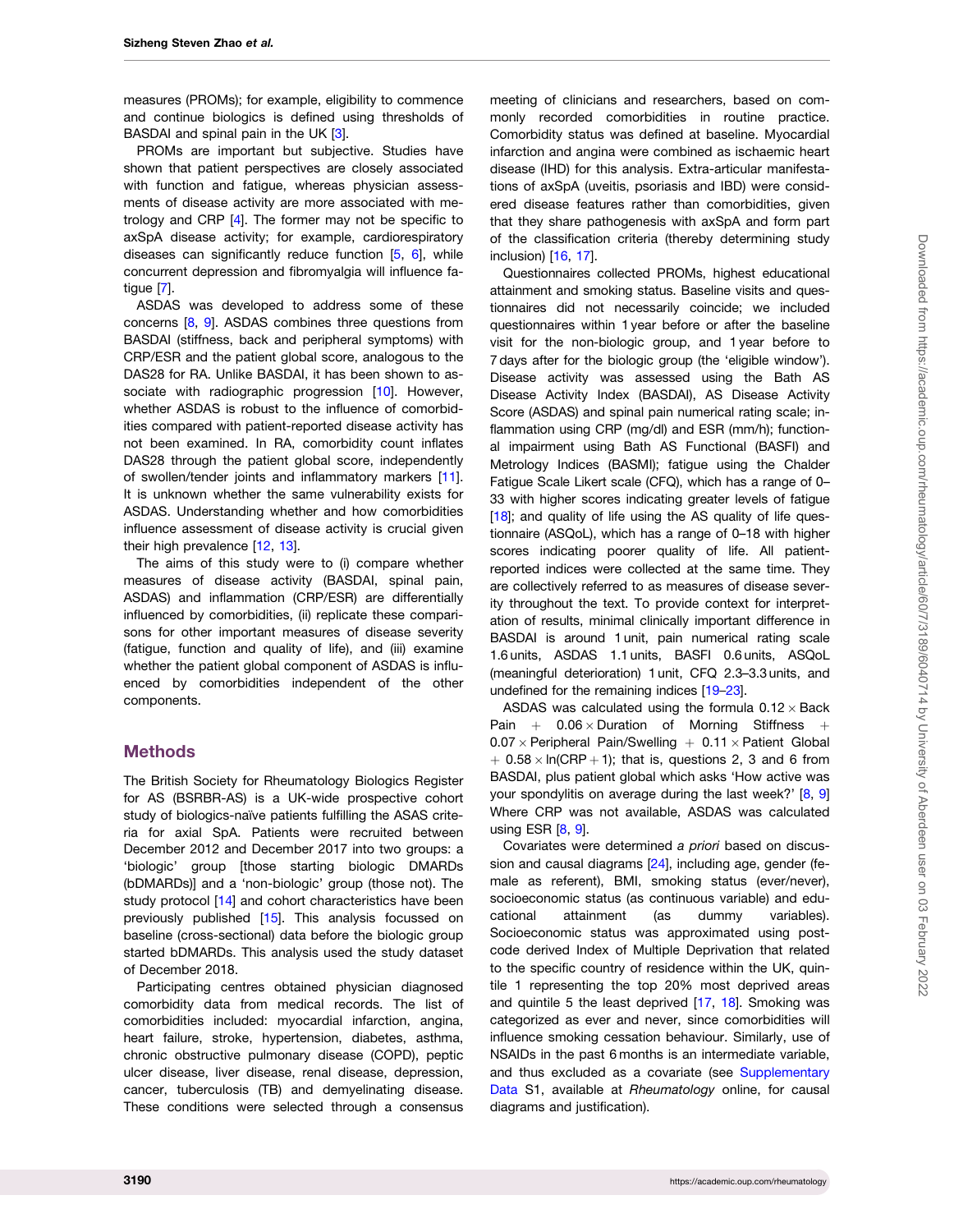<span id="page-2-0"></span>

| TABLE 1 Baseline characteristics compared between participants with and without comorbidities |
|-----------------------------------------------------------------------------------------------|
|-----------------------------------------------------------------------------------------------|

| <b>Characteristic</b>                     | axSpA without comorbidities<br>$(n = 1127)$ | $axSpA with >1$ comorbidity<br>$(n = 886)$ | P-value                 |
|-------------------------------------------|---------------------------------------------|--------------------------------------------|-------------------------|
| Age, mean (s.p.), years                   | 45.3 (13.5)                                 | 53.9 (14.8)                                | < 0.001                 |
| Males, $n$ $(\%)$                         | 742 (66)                                    | 615 (69)                                   | 0.078                   |
| Meeting modified New York criteria, n (%) | 703 (62)                                    | 613 (69)                                   | 0.001                   |
| Age at symptom onset, mean (s.p.), years  | 28.4 (11.3)                                 | 30.1(12.3)                                 | 0.001                   |
| Symptom duration, mean (s.p.), years      | 16.9 (13.4)                                 | 23.8(15.3)                                 | < 0.001                 |
| HLA-B27 positive <sup>a</sup> , $n$ (%)   | 702 (80)                                    | 471 (76)                                   | 0.11                    |
| BMI, mean (s.p.), kg/m <sup>2</sup>       | 26.7(4.9)                                   | 28.9(6.0)                                  | < 0.001                 |
| Smoking status, n (%)                     |                                             |                                            | < 0.001                 |
| Never smoked                              | 563 (50)                                    | 323 (37)                                   |                         |
| Ex-smoker                                 | 355 (32)                                    | 379 (43)                                   |                         |
| Current smoker                            | 207 (18)                                    | 181 (20)                                   |                         |
| Education, n (%)                          |                                             |                                            | ${<}0.001$ <sup>b</sup> |
| Secondary school                          | 335 (30)                                    | 308 (35)                                   |                         |
| Apprenticeship                            | 92(8)                                       | 97(11)                                     |                         |
| Further education college                 | 318 (28)                                    | 289 (33)                                   |                         |
| University degree                         | 275 (25)                                    | 134 (15)                                   |                         |
| Further degree                            | 102(9)                                      | 53 (6)                                     |                         |
| NSAID use in past 6 months, n (%)         | 865 (77)                                    | 596 (68)                                   | < 0.001                 |
| DMARD use in past 6 months, $n$ (%)       | 103(12)                                     | 96(15)                                     | 0.13                    |
| BASDAI, median (IQR)                      | 4.4(2.3, 6.6)                               | 5.5(3.3, 7.3)                              | < 0.001                 |
| Spinal pain, median (IQR)                 | 3.0(1.0, 7.0)                               | 5.0(2.0, 8.0)                              | < 0.001                 |
| ASDAS, mean (s.p.) <sup>a</sup>           | 2.2(1.1)                                    | 2.4(1.1)                                   | < 0.001                 |
| CRP, median (IQR), mg/dl <sup>a</sup>     | 0.6(0.2, 1.8)                               | 0.6(0.2, 2.0)                              | 0.50                    |
| ESR, median (IQR), mm/h <sup>a</sup>      | 10.5 (5.0, 23.0)                            | 11.5 (5.0, 24.0)                           | 0.28                    |
| Chalder Fatique Scale, median (IQR)       | 14.0 (11.0, 18.0)                           | 15.0 (11.0, 20.0)                          | < 0.001                 |
| ASQoL, median (IQR)                       | 7.0(3.0, 12.0)                              | 10.0(5.0, 15.0)                            | < 0.001                 |
| BASFI, median (IQR)                       | 3.6(1.5, 6.1)                               | 5.7(2.9, 7.9)                              | < 0.001                 |
| BASMI, median (IQR) <sup>a</sup>          | 3.2(2.0, 4.8)                               | 4.4(2.8, 6.0)                              | < 0.001                 |

<sup>a</sup>Not all variables had complete data; HLA-B27 was available for 74% of participants, BASMI 75%, ASDAS 78%, CRP 78% and ESR 39%. <sup>b</sup>Non-parametric test for trend. ASDAS: AS disease activity score; ASQoL: AS quality of life questionnaire (range 0–18, higher score indicates poorer quality of life); BASDAI: Bath AS disease activity index; BASFI: Bath AS functional index; BASMI: Metrology Index; BMI: body mass index; IMD: index of multiple deprivation,  $1 = \text{most}$  deprived,  $5 =$  least deprived; IQR: interquartile range.

Ethical approval was obtained from the National Research Ethics Service Committee North East—County Durham and Tees Valley (reference 11/NE/0374) and informed consent was obtained from all participants.

#### Analysis

Descriptive statistics were used to compare participants with and without comorbidities (Student's t-test and the Wilcoxon rank-sum test for continuous variables, Fisher's exact test for categorical variables). The count of 14 comorbidities was entered as a continuous variable into linear models to describe its association with each disease severity measure, adjusting for the above covariates. To test for non-linear relationships and to facilitate interpretation, we also categorized comorbidity count as 0, 1, 2 or  $\geq$ 3 [only 32 patients (1.6%) had four or more comorbidities]. CRP and ESR were transformed using  $ln(CRP + 1)$  and  $ln(ESR)$ .

We also examined the independent contribution of individual comorbidities to each disease severity measure by adding all 14 comorbidities into linear models, adjusting for the same covariates. Individual conditions may be closely related to others (e.g. hypertension and IHD); we therefore examined variance inflation factors [[25](#page-9-0)] to check for multicollinearity. Correction for multiple testing was not performed since dependent variables all measure the same underlying construct of disease severity.

To examine whether comorbidity count or individual comorbid conditions independently inflated the patient global score, we repeated the above analyses for patient global and comorbidity count or individual comorbidities, but additionally adjusting for other components of the ASDAS (three questions and CRP). Throughout, model coefficients and 95% CIs are displayed graphical-ly with detailed results provided in the [Supplementary](https://academic.oup.com/rheumatology/article-lookup/doi/10.1093/rheumatology/keaa768#supplementary-data) [Data,](https://academic.oup.com/rheumatology/article-lookup/doi/10.1093/rheumatology/keaa768#supplementary-data) available at Rheumatology online. Complete case analysis was used throughout with no imputation.

#### Sensitivity analyses

Some comorbidities, including heart failure, cancer, TB and demyelinating diseases, are routinely sought during the workup for TNF inhibitor therapy. It is therefore possible that these comorbidities are more prevalent in the biologic group due to differential ascertainment alone.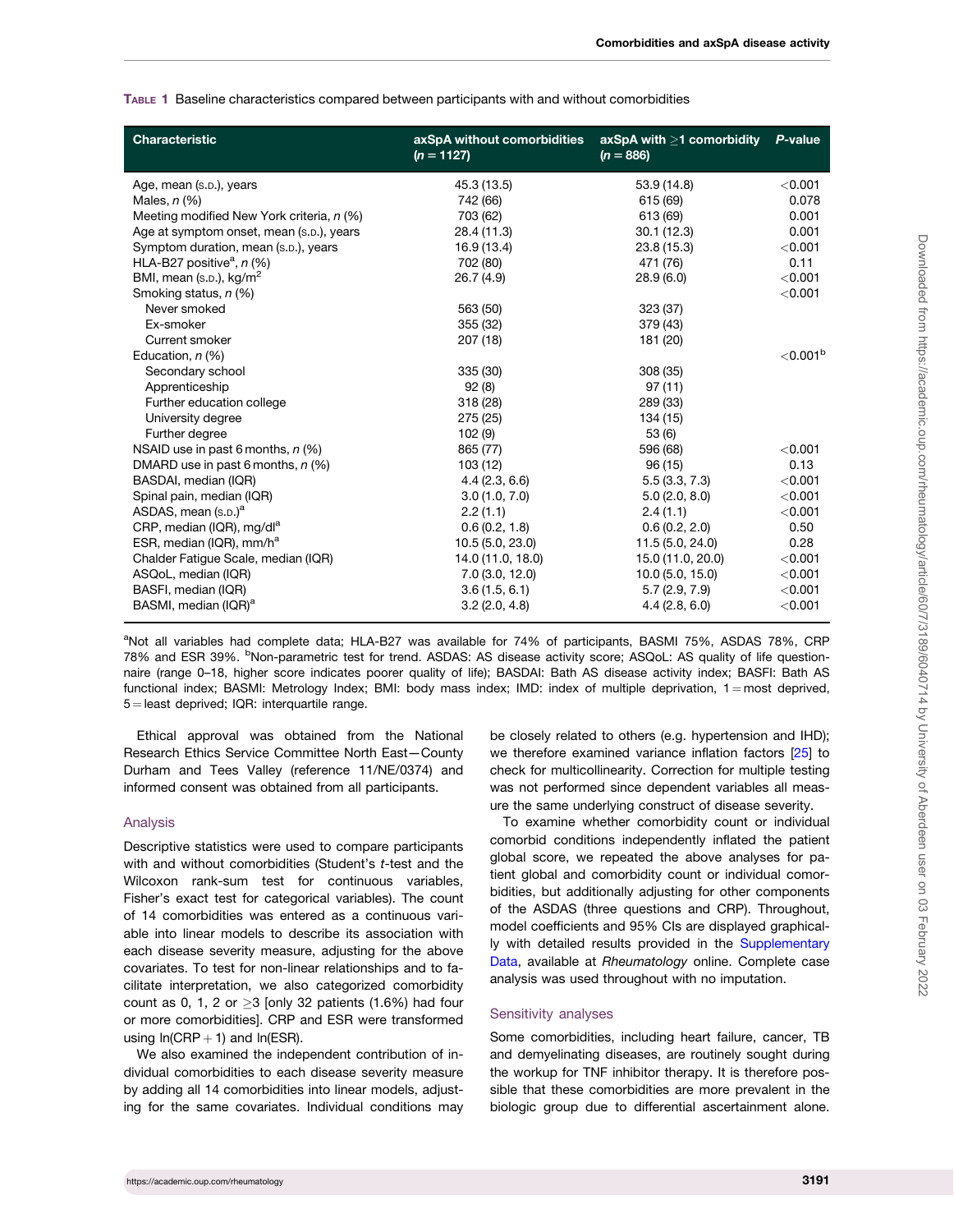

<span id="page-3-0"></span>FIG. 1 Association between comorbidity count and disease activity

Results shown as adjusted model coefficients with 95% CIs using participants with no comorbidities as the reference group; covariates were age, gender, BMI, smoking status, socioeconomic status and education. For example, participants with  $\geq$ 3 comorbidities had 1.5 units higher BASDAI and 0.38 units higher ASDAS than those without comorbidities. ASDAS: AS disease activity score.

We repeated all analyses in only the non-biologic cohort. For analyses of patient global (third aim), successful adjustment for other components of ASDAS required adequate covariate overlap between comparison groups; extrapolating beyond overlap can introduce bias. We therefore matched patients on all covariates [gender, ever-smoked, education, index of multiple deprivation, quintiles of age and BMI, and tertiles of the three ASDAS questions and  $ln(CRP + 1)$ ] in sensitivity analyses (using coarsened exact matching [[26\]](#page-9-0)). All analyses were performed using Stata version 13 (StataCorp, College Station, TX, USA).

#### **Results**

Among a total of 2687 participants, 2043 were included for analysis; exclusions were due to missing questionnaires ( $n = 364$ ), missing comorbidity data ( $n = 6$ ) and questionnaire outside the eligible window  $(n = 274)$ . The analysis population was predominantly male (67%) with mean age of 49.1 (s.p. 14.7) years. Classification criteria for AS were fulfilled by 1316 (64%). HLA-B27 status was available for 74% of participants and was positive in 79% of these cases. The mean BMI was  $27.7 \text{ kg/m}^2$ . Current smoking was reported by 19% of participants, past smoking by 37% and 44% never smoked. Thirtyone per cent were in the biologic group (but had not yet commenced on treatment).

The prevalence of each comorbidity is shown in [Supplementary Fig. S1](https://academic.oup.com/rheumatology/article-lookup/doi/10.1093/rheumatology/keaa768#supplementary-data), available at Rheumatology online. Forty-four per cent of participants had at least one of the 14 comorbidities; 27% had one comorbidity, 10% had two and 5% had three or more [\(Supplementary Fig.](https://academic.oup.com/rheumatology/article-lookup/doi/10.1093/rheumatology/keaa768#supplementary-data) [S2,](https://academic.oup.com/rheumatology/article-lookup/doi/10.1093/rheumatology/keaa768#supplementary-data) available at Rheumatology online).

[Table 1](#page-2-0) compares participants with and without comorbidities. Those with comorbidities were older, had higher BMI and trend for lower educational attainment. Although there were more ever-smokers in the group with comorbidities (63 vs 50%), a larger proportion had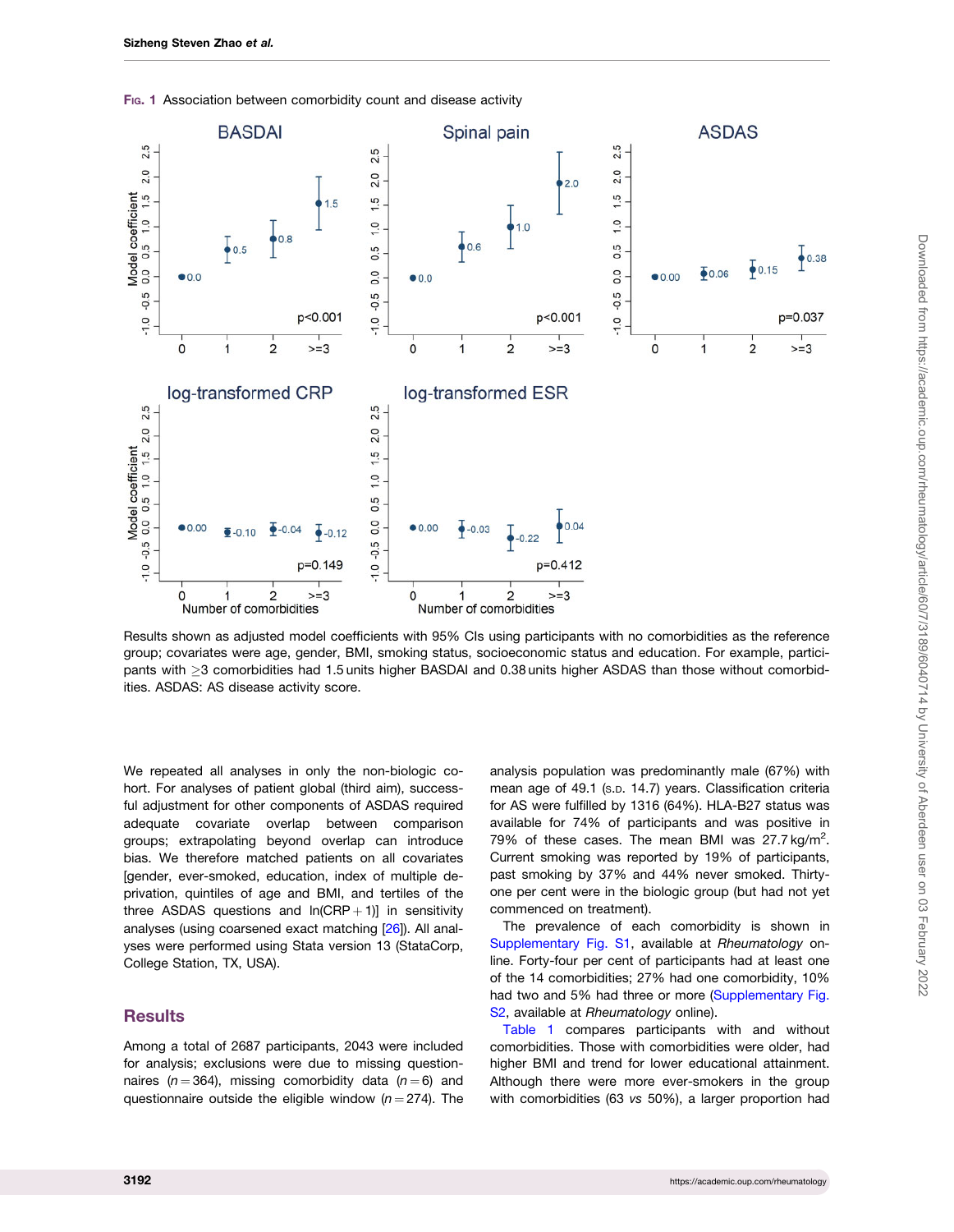FIG. 2 Association between each comorbid condition and disease activity







Results shown as adjusted model coefficients with 95% CIs compared with participants without each condition; covariates were age, gender, BMI, smoking status, socioeconomic status and education. For example, participants with heart failure (HF) had 1.7 units higher BASDAI and 0.59 units higher ASDAS than those without HF. ASDAS: AS disease activity score; COPD: chronic obstructive pulmonary disease; DM: diabetes mellitus; HF: heart failure; HTN: hypertension; IHD: ischaemic heart disease; PUD: peptic ulcer disease; TB: tuberculosis.

quit (43 vs 32%). NSAID use in the preceding 6 months was less common among those with comorbidities. Participants with comorbidity also had higher disease activity and other measures of disease severity, but similar levels of inflammatory markers.

#### Comorbidities and disease activity

With comorbidity count as a continuous variable, each additional comorbidity was associated with higher BASDAI by 0.40 (95% CI: 0.27, 0.52) units and spinal pain by 0.53 (95% CI: 0.37, 0.68) units. [Figure 1](#page-3-0) shows these relationships with comorbidity count as a categorical variable (full model coefficients shown in [Supplementary Table S1,](https://academic.oup.com/rheumatology/article-lookup/doi/10.1093/rheumatology/keaa768#supplementary-data) available at Rheumatology online). For each additional comorbidity, ASDAS was higher by 0.09 (95% CI: 0.03, 0.15) units. Those with one or two comorbidities did not have higher ASDAS than those with none in terms of statistical or clinical significance. Comorbidity count was not associated with log-transformed CRP  $\beta = -0.03$  (backtransformed effect size  $-0.03$  mg/dl); 95% CI:  $-0.07$ , 0.02] or log-transformed ESR  $\beta = -0.03$  (i.e. 0.97 mm/h); 95% CI: –0.12, 0.06].

Independent associations between each comorbid condition and disease activity are shown in Fig. 2 and [Supplementary Table S2,](https://academic.oup.com/rheumatology/article-lookup/doi/10.1093/rheumatology/keaa768#supplementary-data) available at Rheumatology online. Participants with depression, heart failure and peptic ulcer diseases had consistently higher disease activity than those without each of these conditions. For example, participants with depression had 0.9 units higher BASDAI and spinal pain than those without, accounting for covariates and all other comorbidities. Effect sizes were smaller for ASDAS. The only comorbidities associated with CRP and ESR were COPD and asthma, respectively; the back-transformed effect sizes for CRP (0.5 mg/dl) and ESR (0.7 mm/h) were not clinically meaningful.

#### Comorbidities and other measures of disease severity

Comorbidity count (as continuous variable) was significantly associated with worse fatigue ( $\beta = 1.05$ ; 95% CI: 0.76, 1.33), quality of life ( $\beta = 1.18$ ; 95% CI: 0.90, 1.46) and functional impairment ( $\beta = 0.55$ ; 95% CI: 0.41, 0.69). Effect size was smaller for BASMI ( $\beta = 0.22$ ; 95% CI: 0.12, 0.33) than BASFI. [Figure 3](#page-5-0) shows these relationships with comorbidity count as a categorical variable (full model coefficients shown in [Supplementary Table S3](https://academic.oup.com/rheumatology/article-lookup/doi/10.1093/rheumatology/keaa768#supplementary-data), available at Rheumatology online).

Independent associations between each comorbid condition and the four disease severity measures are shown in [Fig. 4](#page-6-0) (full model coefficients shown in [Supplementary Table S4,](https://academic.oup.com/rheumatology/article-lookup/doi/10.1093/rheumatology/keaa768#supplementary-data) available at Rheumatology online. Participants with heart failure, depression and peptic ulcer disease had consistently worse fatigue, quality of life and functional impairment than those without, accounting for covariates and all other comorbidities. Diabetics had worse function and quality of life, while participants with stroke had higher fatigue. The only comorbidities associated with CRP and ESR were COPD and asthma, respectively; the back-transformed effect sizes for CRP (0.5 mg/dl) and ESR (0.7 mm/h) were not clinically meaningful.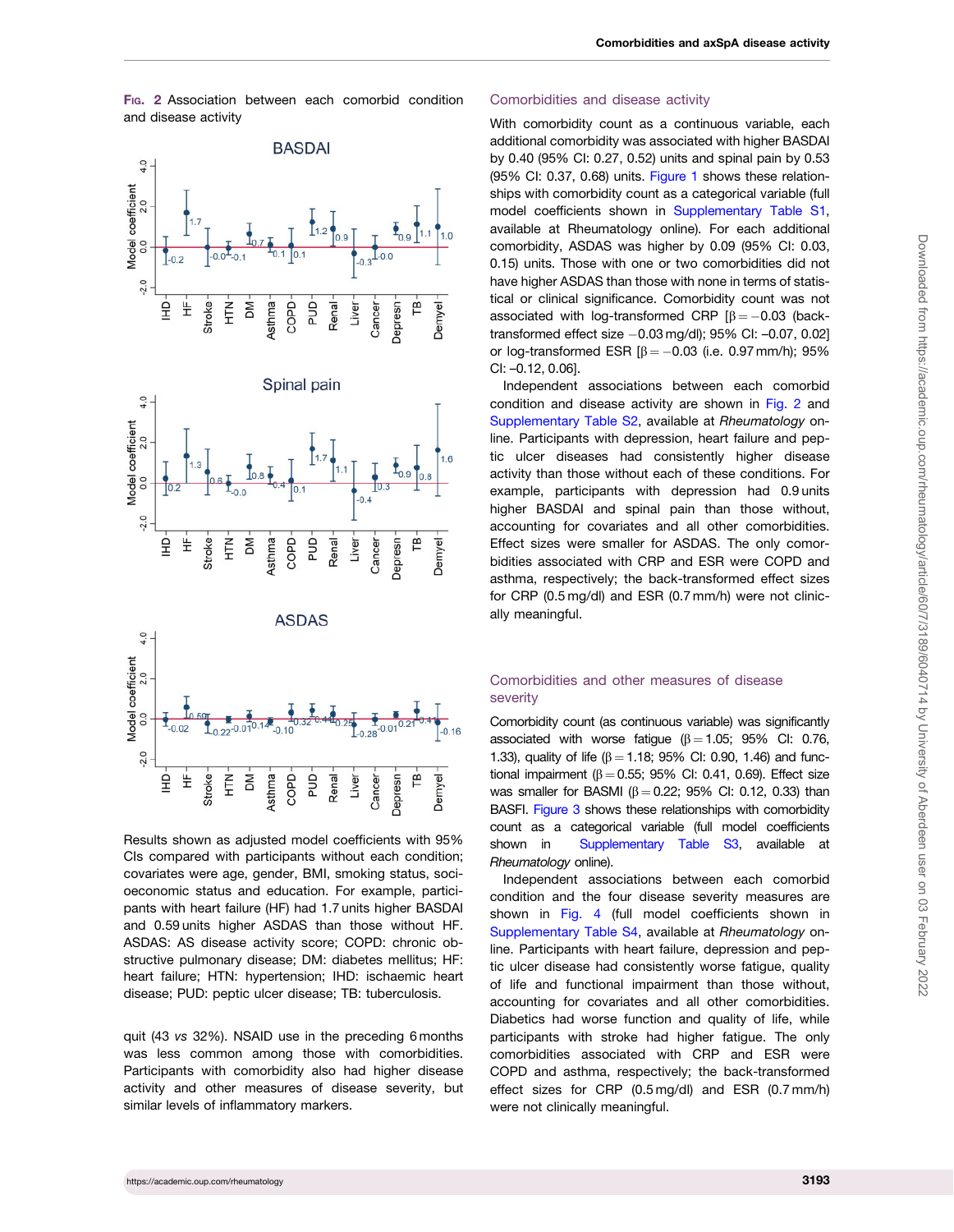

<span id="page-5-0"></span>FIG. 3 Association between comorbidity count and other measures of disease severity

Results shown as adjusted model coefficients with 95% CIs using participants with no comorbidities as the reference group; covariates were age, gender, BMI, smoking status, socioeconomic status and education. For example, participants with 3 comorbidities had 2.0 units higher BASFI and 0.79 units higher BASMI than those without. ASQoL: AS quality of life questionnaire; BASFI: Bath AS functional index; BASMI: metrology index.

#### Independent influence of comorbidity on the patient global component of ASDAS

Patient global score increased (suggesting an increase in disease severity) with the number of comorbidities, but not independently of other ASDAS components ([Fig. 5](#page-7-0); full model coefficients shown in [Supplementary](https://academic.oup.com/rheumatology/article-lookup/doi/10.1093/rheumatology/keaa768#supplementary-data) [Tables S3](https://academic.oup.com/rheumatology/article-lookup/doi/10.1093/rheumatology/keaa768#supplementary-data) and [S4,](https://academic.oup.com/rheumatology/article-lookup/doi/10.1093/rheumatology/keaa768#supplementary-data) available at Rheumatology online). Depression, peptic ulcer and renal diseases were significantly associated with patient global, but not when additionally adjusting for other ASDAS components.

Results from both sensitivity analyses (see [Supplementary Table S5](https://academic.oup.com/rheumatology/article-lookup/doi/10.1093/rheumatology/keaa768#supplementary-data) and [Supplementary Figs S3](https://academic.oup.com/rheumatology/article-lookup/doi/10.1093/rheumatology/keaa768#supplementary-data) [and S4,](https://academic.oup.com/rheumatology/article-lookup/doi/10.1093/rheumatology/keaa768#supplementary-data) available at Rheumatology online) did not materially change effect estimates, but precision was reduced (i.e. CIs widened) with smaller sample sizes.

## **Discussion**

Patient-reported axSpA disease activity increased with the number of comorbidities in this cross-sectional study. Unlike BASDAI and spinal pain, ASDAS was not associated with comorbidity count or individual

comorbidities at a clinically meaningful effect size. Although patient global score was influenced by coexisting morbidities, they did not inflate ASDAS through the patient global score independently of other ASDAS components. When making treatment decisions, clinicians should be mindful of the potential impact of comorbidities on patient reported measures of disease activity and other measures of disease severity. Disease activity should be assessed using ASDAS when comorbidities are present.

A key strength of this study is its large sample size from a broad range of rheumatology centres, for whom a wide range of disease measures were collected. Ascertainment of comorbidities was robust, using physician diagnoses from medical records. There were also limitations. Selection of comorbidities was not tailored for this secondary analysis; therefore some (e.g. neurological or infectious) comorbidities were not compared. However, included comorbidities were broadly representative of important diseases when compared with prior axSpA re-search [[12](#page-8-0)]. Low prevalence of some conditions (e.g. heart failure, liver and demyelinating diseases) meant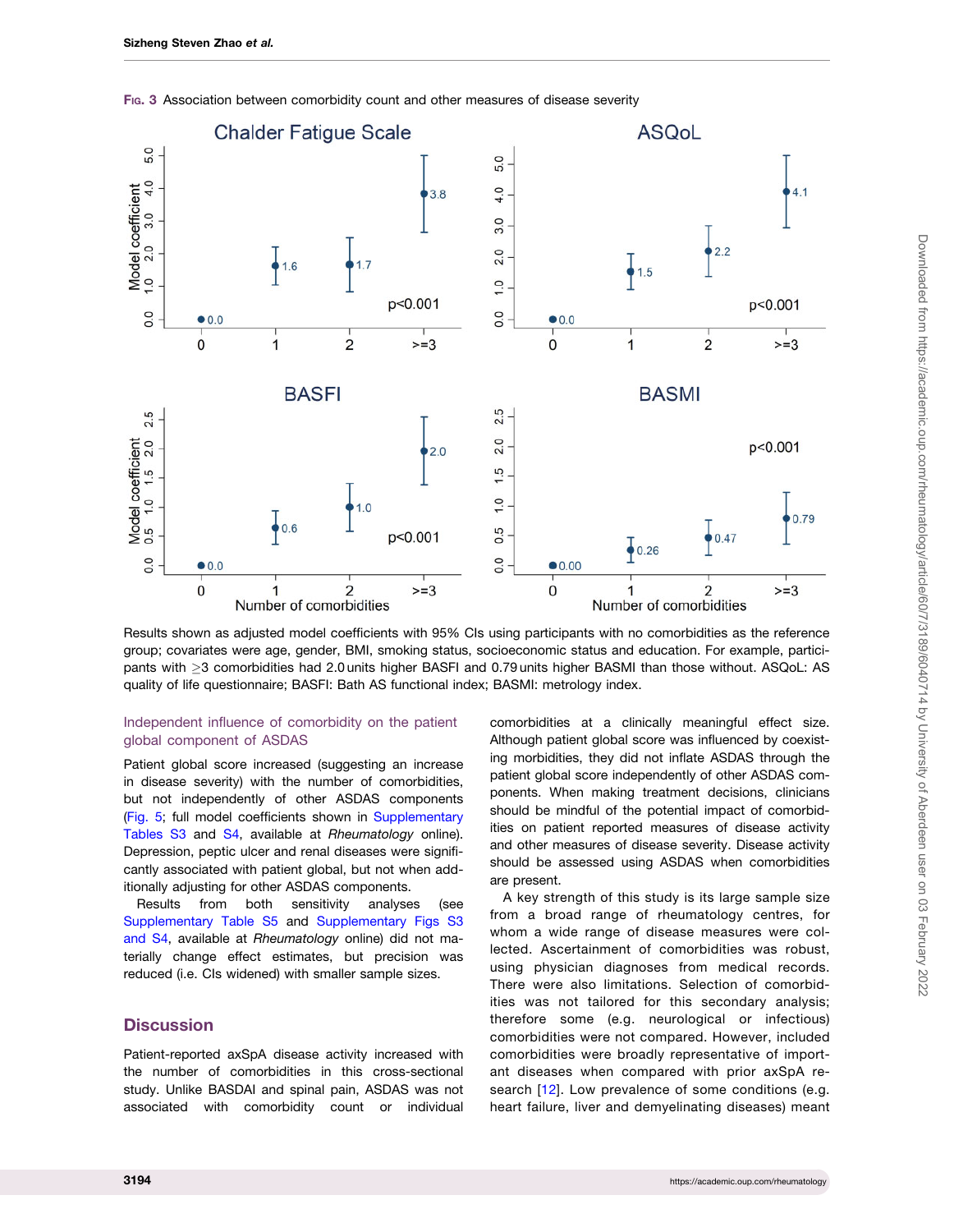<span id="page-6-0"></span>

FIG. 4 Association between each comorbid condition and other measures of disease severity

Results shown as adjusted model coefficients with 95% CIs compared with participants without each condition; covariates were age, gender, BMI, smoking status, socioeconomic status and education. ASDAS: AS disease activity score; ASQoL, AS quality of life questionnaire; BASFI: Bath AS functional index; BASMI: metrology index; COPD: chronic obstructive pulmonary disease; DM: diabetes mellitus; HF: heart failure; HTN: hypertension; IHD: ischaemic heart disease; PUD: peptic ulcer disease; TB: tuberculosis.

that their effect estimates had significant uncertainty. Severity (e.g. for heart failure) and more granular description (e.g. cancer type) for comorbidities were not available but would have provided useful information. Some comorbidities (TB, heart failure, cancer and demyelinating diseases) are of special interest when considering TNF inhibition therapy; they may be recorded more systematically in patients. However, restricting analyses to the non-biologic cohort did not meaningfully change the results. Lastly, wording of the patient global question can be highly variable [[27\]](#page-9-0). For example, the patient global in DAS28 can be worded to assess arthritis-related disease activity or global health (the recommended phrasing in RA is 'Considering all the ways your arthritis has affected you, how do you feel your arthritis is today?'). In our data, patient global was specific to SpA activity in the past week; therefore, other versions may not be equally robust in the presence of comorbidities.

Our results complement those from the ASAS-COMOSPA study, in which comorbidity burden (assessed using the Rheumatic Disease Comorbidity Index (RDCI)) was associated with worse BASFI, quality of life (EuroQol) and work-related outcomes, despite using a slightly different list of comorbid conditions [[5](#page-8-0)]. We additionally demonstrated that BASMI—a physician derived outcome often considered objective—is also significantly associated with comorbidity count, albeit with smaller effect sizes than BASFI. Importantly, we showed ASDAS to be comparatively robust to the presence of coexisting morbidities. Unlike BASDAI and spinal pain, the relationship between comorbidity count and ASDAS was not completely linear, which may be explained by the weighting of ASDAS components. ASDAS was not significantly different between participants without comorbidities and those with one or two, but the effect size was proportionately larger for  $\geq 3$ conditions. Nevertheless, a mean difference of 0.38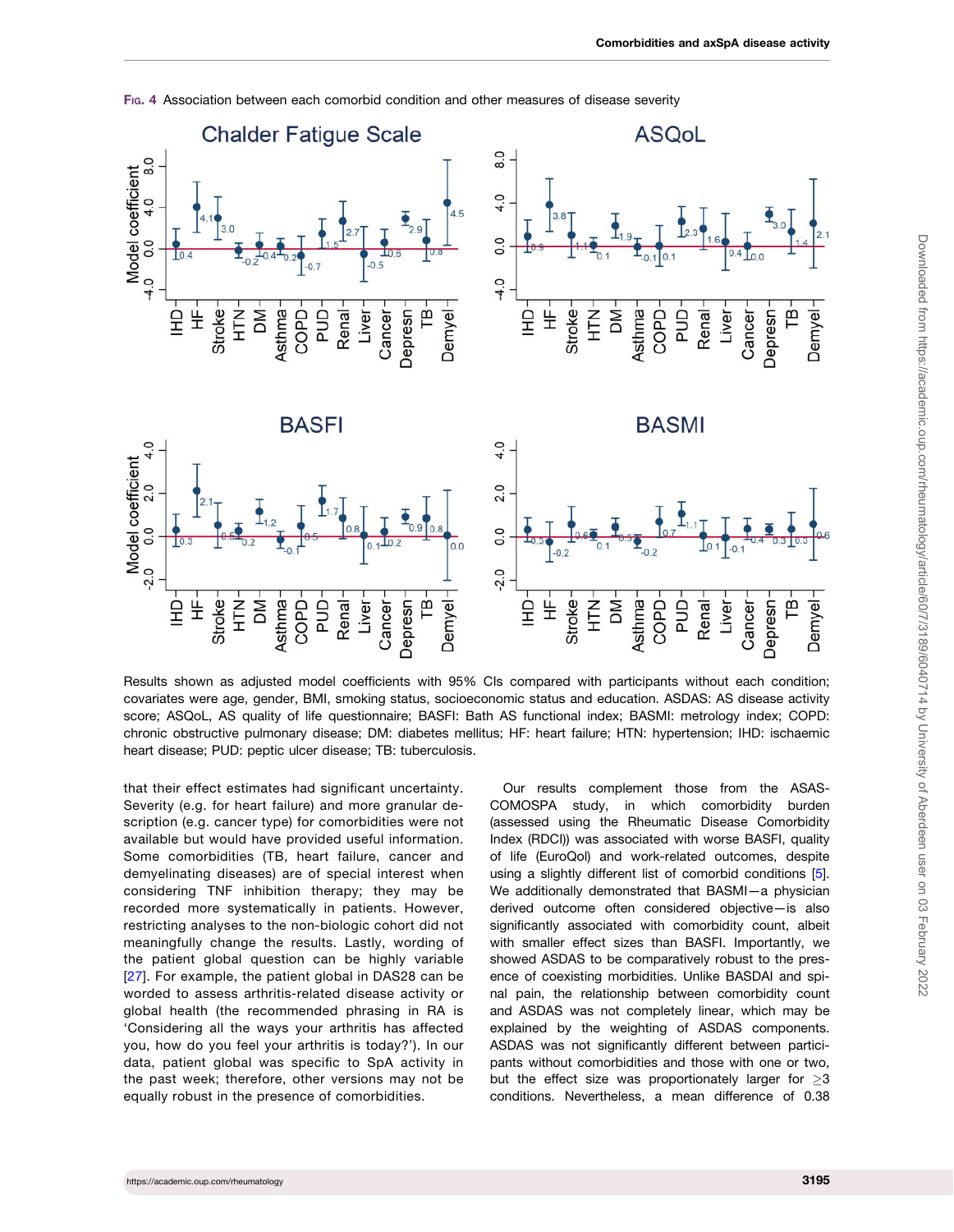<span id="page-7-0"></span>

FIG. 5 Association between the patient global score and comorbidity

Results shown as model coefficients with 95% CIs; covariates were age, gender, BMI, smoking status, socioeconomic status and education. ASDAS, AS disease activity score; COPD, chronic obstructive pulmonary disease; DM, diabetes mellitus; HF, heart failure; HTN, hypertension; IHD, ischaemic heart disease; PG: patient global score; PUD, peptic ulcer disease; TB: tuberculosis.

between those with  $>3$  conditions and none is not clinically significant (meaningful change  $= 1.1$ ). Our use of an unweighted comorbidity count was preferable, since RDCI was weighted for inpatient outcomes (i.e. mortality, hospitalization, disability and costs) that may not be appropriate to study axSpA-specific measures. It also allowed us to examine the relationship between comorbidity and outcomes in more detail: depression, diabetes, heart failure, peptic ulcer and renal diseases were the most significant contributing conditions.

Neither the ASAS-COMOSPA nor our cross-sectional study could establish causal relationships. For example, heart failure is likely to cause functional impairment, but participants with heart failure may also have reduced access to treatment (NSAIDs and TNFi) to reduce functional decline. Similarly, renal and peptic ulcer diseases can be contraindications for symptomatic control with NSAIDs, but may also result from long-term need for NSAIDs due to active disease. These are limitations arising from the cross-sectional design and lack of historical NSAID data. Results from our analysis do, however, suggest that outcomes such as ASDAS and BASMI are

less influenced by comorbidities than patient-reported measures.

In RA, patient global increased with the number of comorbidities, independently of tender/swollen joint count, CRP and physician global [[11](#page-8-0)]. Among axSpA participants in this study, patient global was significantly associated with comorbidity count, but not independently so when adjusting for other ASDAS components. This adds further reassurance and support for the use of ASDAS, particularly when comorbidities are present and likely to influence other outcome measures. Further longitudinal studies are needed to assess whether comorbidities influence treatment response as measured by different outcomes. Longitudinal studies on comorbidities as 'exposure' (rather than outcome) in axSpA are scarce. Preliminary results from the BSRBR-AS suggest that comorbidity may be one of very few potentially modifiable predictors of treatment response [\[28\]](#page-9-0).

In summary our results suggest that patient-reported axSpA measures are influenced by coexisting morbidities. This is important for routine practice as around half of all patients have at least one comorbidity. ASDAS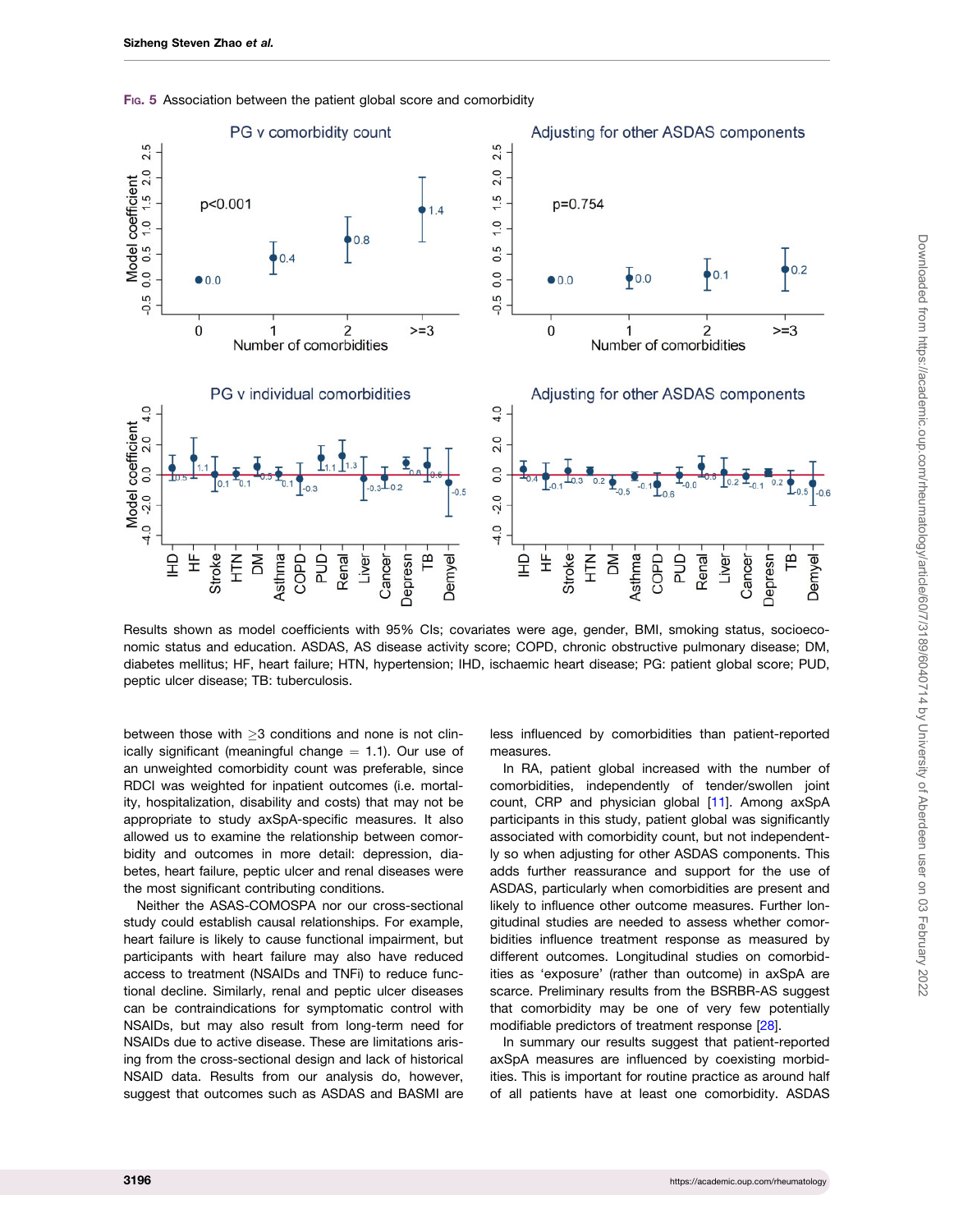<span id="page-8-0"></span>seems to be less vulnerable to the presence of comorbidities. ASDAS was not disproportionately inflated by the patient global score as was shown for DAS28 in rheumatoid arthritis. In routine clinical practice, clinicians should consider additionally collecting ASDAS to assess disease activity in patients with multiple comorbidities, including but not limited to depression. Further studies should examine the impact of comorbidity burden on longitudinal disease severity and response to treatment.

### Acknowledgements

We are grateful to the staff of the BSRBR-AS register and to the recruiting staff at the clinical centres, details of which are available at: [http://www.abdn.ac.uk/bsrbr](http://www.abdn.ac.uk/bsrbr-as)[as](http://www.abdn.ac.uk/bsrbr-as)

S.S.Z. analysed the data and wrote the manuscript, with significant input from all co-authors. G.J.M. and G.T.J. are Chief Investigator and Deputy Chief Investigator, respectively, on BSRBR-AS and designed the study and oversaw its conduct. In the current project they discussed results and provided input into drafts of the manuscript.

Funding: The BSRBR-AS is funded by the British Society for Rheumatology (BSR) who have received funding for this from Pfizer, AbbVie and UCB. These companies receive advance copies of manuscripts for comments. They have no input in determining the topics for analysis or work involved in undertaking it.

Disclosure statement: The authors have declared no conflicts of interest.

### Data availability statement

Data from the British Society for Rheumatology Biologics Register for AS are available to external investigators, on reasonable request. For information on how to access data, see: [http://www.rheumatology.org.uk.](http://www.rheumatology.org.uk)

# Supplementary data

[Supplementary data](https://academic.oup.com/rheumatology/article-lookup/doi/10.1093/rheumatology/keaa768#supplementary-data) are available at Rheumatology online.

### **References**

- [1](#page-0-0) Sieper J, Braun J, Dougados M, Baeten D. Axial spondyloarthritis. Nat Rev Dis Primer 2015;1:15013.
- [2](#page-0-0) Spoorenberg A, van der Heijde D, de Klerk E et al. Relative value of erythrocyte sedimentation rate and Creactive protein in assessment of disease activity in ankylosing spondylitis. J Rheumatol 1999;26:980–4.
- [3](#page-1-0) National Insititute for Health and Care Excellence (NICE). TNF-alpha inhibitors for ankylosing spondylitis and nonradiographic axial spondyloarthritis. London: NICE. [https://www.nice.org.uk/guidance/ta383](https://www.nice.org.uk/guidance/ta383 ) (5 May 2020, date last accessed).
- [4](#page-1-0) Spoorenberg A, van Tubergen A, Landewé R et al. Measuring disease activity in ankylosing spondylitis: patient and physician have different perspectives. Rheumatology 2005;44:789–95.
- [5](#page-1-0) Nikiphorou E, Ramiro S, van der Heijde D et al.; Assessment of SpondyloArthritis International Society Comorbidities in Spondyloarthritis Study Task Force. Association of comorbidities in spondyloarthritis with poor function, work disability, and quality of life: results from the assessment of spondyloarthritis international society comorbidities in spondyloarthritis study. Arthritis Care Res 2018;70:1257–62.
- [6](#page-1-0) Cook MJ, Bellou E, Bowes J et al. The prevalence of comorbidities and their impact on physical activity in people with inflammatory rheumatic diseases compared with the general population: results from the UK Biobank. Rheumatology 2018;57:2172–82.
- [7](#page-1-0) Macfarlane GJ, Barnish MS, Pathan E et al. Cooccurrence and characteristics of patients with axial spondyloarthritis who meet criteria for fibromyalgia: results from a UK National register. Arthritis Rheumatol 2017;69:2144–50.
- [8](#page-1-0) Lukas C, Landewe R, Sieper J et al.; Assessment of SpondyloArthritis international Society. Development of an ASAS-endorsed disease activity score (ASDAS) in patients with ankylosing spondylitis. Ann Rheum Dis 2009;68:18–24.
- [9](#page-1-0) van der Heijde D, Lie E, Kvien TK et al.; Assessment of SpondyloArthritis international Society (ASAS). ASDAS, a highly discriminatory ASAS-endorsed disease activity score in patients with ankylosing spondylitis. Ann Rheum Dis 2009;68:1811–8.
- [10](#page-1-0) Ramiro S, van der Heijde D, van Tubergen A et al. Higher disease activity leads to more structural damage in the spine in ankylosing spondylitis: 12-year longitudinal data from the OASIS cohort. Ann Rheum Dis 2014;73:1455–61.
- [11](#page-1-0) Radner H, Yoshida K, Tedeschi S et al. Different rating of global rheumatoid arthritis disease activity in rheumatoid arthritis patients with multiple morbidities. Arthritis Rheumatol 2017;69:720–7.
- [12](#page-1-0) Zhao SS, Robertson S, Reich T et al. Prevalence and impact of comorbidities in axial spondyloarthritis: systematic review and meta-analysis. Rheumatology 2020;59:iv47–57.
- [13](#page-1-0) Moltó A, Etcheto A, van der Heijde D et al. Prevalence of comorbidities and evaluation of their screening in spondyloarthritis: results of the international crosssectional ASAS-COMOSPA study. Ann Rheum Dis 2016; 75:1016–23.
- [14](#page-1-0) Macfarlane GJ, Barnish MS, Jones EA et al. The British Society for Rheumatology Biologics Registers in Ankylosing Spondylitis (BSRBR-AS) study: protocol for a prospective cohort study of the long-term safety and quality of life outcomes of biologic treatment. BMC Musculoskelet Disord 2015;16:347.
- [15](#page-1-0) Zhao S, Jones GT, Macfarlane GJ et al. Associations between smoking and extra-axial manifestations and disease severity in axial spondyloarthritis: results from the BSR Biologics Register for Ankylosing Spondylitis (BSRBR-AS). Rheumatology 2019;58:811–9.